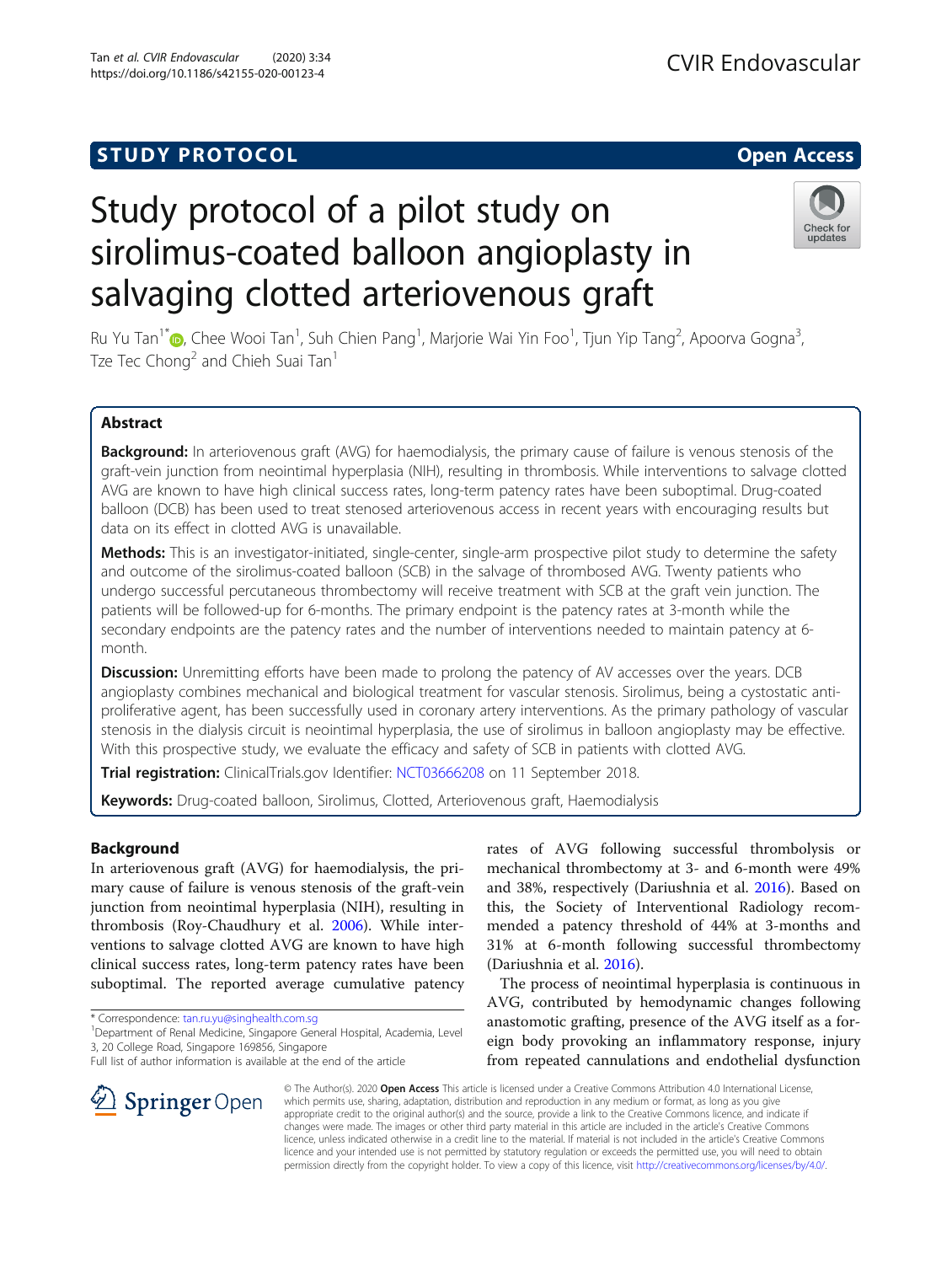in the presence of uraemia (Roy-Chaudhury et al. [2006](#page-4-0)). In addition, mechanical injury during balloon angioplasty and thrombectomy may also accelerate neointimal hyperplasia. Repeated interventions are therefore often required to maintain the circuit patency of AVG.

Drug-coated balloon (DCB), a balloon catheter that delivers an anti-proliferative agent to target lesion during percutaneous angioplasty has been used to treat failing arteriovenous (AV) access in recent years with encouraging results. Paclitaxel-coated balloon (PCB) has been demonstrated in several recent randomized control trials (RCT) to be superior to plain balloon in the treatment of AV access stenosis (Irani et al. [2018;](#page-4-0) Swinnen et al. [2019](#page-4-0); Kitrou et al. [2015;](#page-4-0) Trerotola et al. [2018](#page-4-0)). However, these trials generally have excluded patients with AVG and those with thrombosis. Whether DCB has a similar patency effect on clotted AVG is therefore unknown, necessitate the search for an answer. Sirolimus is another class of anti-proliferative agent that has low toxicity able to inhibit neointimal hyperplasia and has been successfully used in coronary artery interventions (Verheye et al. [2017](#page-4-0)). It is indicated for in-stent stenosis and small vessel disease has not been used previously in dialysis access interventions (Verheye et al. [2017](#page-4-0); Jim et al. [2016](#page-4-0)). This study is therefore conducted to investigate the effect of sirolimus coated balloon in dialysis access interventions.

#### Materials and methods

### Hypothesis, aims and design

We hypothesize that the application of SCB at the graft vein junction following successful endovascular thrombectomy minimized neointimal hyperplasia and improve AVG patency and aim to examine the efficacy and safety of SCB angioplasty of the graft vein junction following successful thrombectomy of clotted AVG.

This single-center, single-arm prospective pilot study is an investigator-initiated study that is conducted in accordance with the ethical principles that have their origin in the Declaration of Helsinki and is approved by the center's Centralized Institutional Review Board (CIRB number: 2018/2233). Informed consent will be obtained from all subjects recruited.

### Study population

Patients with end-stage renal disease (ESRD) presenting with a thrombosed AVG since October 2018 are screened for eligibility. Eligible patients are offered participation. The potential benefits and risks of SCB are explained before informed consent is obtained from participants. A total of 20 patients will be recruited and followed up for 6 months after the intervention.

#### Inclusion criteria

- $\bullet$  Age 21–85 years
- Thrombosed AVG in the arm
- Successful thrombolysis of the thrombosed AVG, defined as the re-establishment of flow on Digital Subtraction Angiography (DSA) and restoration of thrill in the AVG on clinical examination

# Exclusion criteria

- Patient unable to provide informed consent
- Previous bare-metal stent or stent-graft placement within the dialysis access
- Presence of central vein stenosis
- Sepsis or active infection
- Recent intracranial bleed or gastrointestinal bleed within the past 12 months
- Allergy to iodinated contrast media, anti-platelet drugs, heparin or paclitaxel
- Pregnancy
- Life expectancy < 12 months based on physician's estimate

Patient who was receiving anticoagulation was initially excluded from the study. This criterion was subsequently changed to increase the potential pool of patients by allowing patients receiving anticoagulation to be enrolled in the study.

# Investigational device

The sirolimus-coated balloon (EXTREME TOUCH NEO, Concept Medical Research Private Limited, India) under investigation is coated with Sirolimus homogeneously through spray coating. The total dose of Sirolimus corresponds to  $1.25 \mu g/mm^2$  of the surface of the balloon. The sizes of balloons available for this study are of 7 and 8 mm in diameter with a balloon length of 8 cm and shaft length of 80 cm over a 0.035″ wire.

# Study procedure

The procedure is performed according to our center protocol as previously described (Tan et al. [2019a](#page-4-0), [b](#page-4-0)) at the Interventional Nephrology Suite of a tertiary hospital in Singapore, which performs over 1000 access salvage procedures a year. After restoration of flow and adequate pre-dilatation with plain balloon, angiogram will be performed to ensure satisfactory treatment and absence of vessel recoil (defined as < 30% residual stenosis compared to the healthy segment of the AVG), SCB is then applied at the culprit lesion after appropriate sizing using the diameter of the graft (6 mm) as reference. To ensure adequate contact, the SCB balloon size is chosen in a 1:1 ratio or oversized by 1 mm the diameter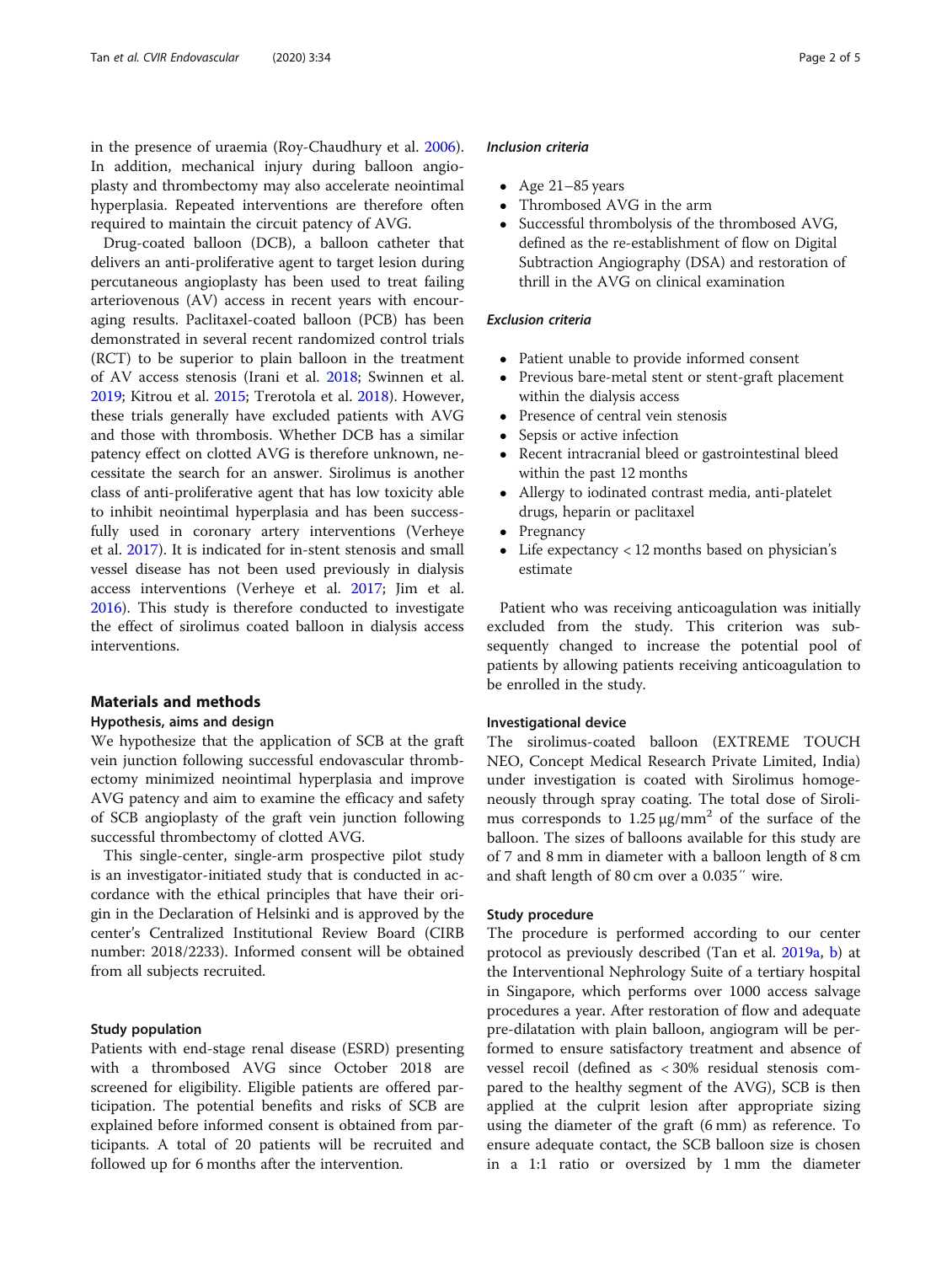compared to the reference vessel. An inflation device with a pressure gauge is used to inflate the SCB to stated burst pressure for 2 min. The size of the balloon used, inflation pressure, the transit time of the balloon, number of inflations, procedure complications (if any), and residual stenosis are recorded. Recruited patients with unsuccessful thrombectomy or unsatisfactory treatment of the graft vein junction (> 30% residual stenosis) will be considered screen failure and excluded in the study.

Post-procedure, all patients receive daily oral doses of aspirin (100 mg) and clopidogrel (75 mg) for 1 month, followed by treatment with aspirin alone for 6 months. For patients who are already on aspirin before the procedure, they will continue aspirin after the trial. For patients who are already on clopidogrel before the trial, they will continue clopidogrel after 1 month of the combination therapy. For patients who are on anticoagulation, single anti-platelet therapy will be used for 6 months.

#### Follow-up

# Immediate post-intervention

All participants will be followed-up after successful intervention to assess the clinical patency defined as at least one successful haemodialysis with the prescribed blood flow and immediate complications.

#### One-month follow-up

All participants will receive a call from study investigator to assess for localised infection/hematoma/bleeding of the AVG, compliance to antiplatelet therapy and identify any adverse effects from antiplatelet therapy and SCB angioplasty.

## Three and six-month post-intervention clinic assessment

Follow-up review and assessment of AVG are performed at 3- and 6-month after the procedure. Problems with haemodialysis including difficulties with cannulation, prolong bleeding after needle removal, haematoma due to miscannulation, high venous pressure and inadequate dialysis clearance will be recorded. Ultrasound examination of the entire AVG circuit will be performed by one of the interventional nephrologists who is also the study member for any abnormalities. The minimum diameter of the graft vein junction and diameter of the adjacent healthy segment of the AVG are measured in B-mode and colour doppler mode to estimate the degree of stenosis. Three separate measurement in each mode will be obtained and the mean of these measurement will be taken as the final degree of stenosis. A significant stenosis is defined as stenosis of > 50%. At the same time, access flow is also determined from the mean of three flow measurement at the feeding brachial artery.

# Endpoints and definitions Primary endpoint

1. The primary circuit patency rates of the AVG at 3 months following endovascular thrombectomy and SCB angioplasty

#### Secondary endpoints

- 1. The primary circuit patency rates of the AVG at 6 months following endovascular thrombectomy and SCB angioplasty
- 2. The assisted-primary and secondary circuit patency rates of the AVG at 3- and 6-months following endovascular thrombectomy and SCB angioplasty
- 3. The number of interventions needed to maintain patency in 6-months

#### Primary safety endpoint

1. Freedom from local or systemic adverse reaction with SCB angioplasty within the first month

The patency outcomes are classified according to the recommendations by the Society of Interventional Radiology (Gray et al. [2003\)](#page-4-0). Postintervention primary patency is defined as interval following intervention until the next required intervention (angioplasty, thrombolysis or surgical revision) or time of measurement of patency. Postintervention assisted primary patency is defined as interval after intervention until subsequent access thrombosis or time of measurement of patency. Secondary patency was defined as interval after intervention until the access is abandoned or time of measurement of patency.

The study ends after post-intervention ultrasound assessment at 6-month. Patient will be considered to have completed the study if they require any intervention to the AVG or the AVG thrombosed before 6-month. Adverse reactions, deaths, hospital admissions, interventional procedure that occurred within 6-month following SCB angioplasty will be recorded and analysed for all patients. A repeat angiogram of the AVG will only be performed in patients who have not reached primary endpoints when thrombosis or problems with dialysis mentioned above occur upon assessment by patient's primary physician.

#### Sample size calculation and statistical analysis

The required sample size is estimated for the primary outcome variable using STATA (StataCorp.2019. Stata Statistical Software: Release 16. College Station, TX: StataCorp LLC). Based on the recommended 3-month primary patency of 44% following thrombectomy, we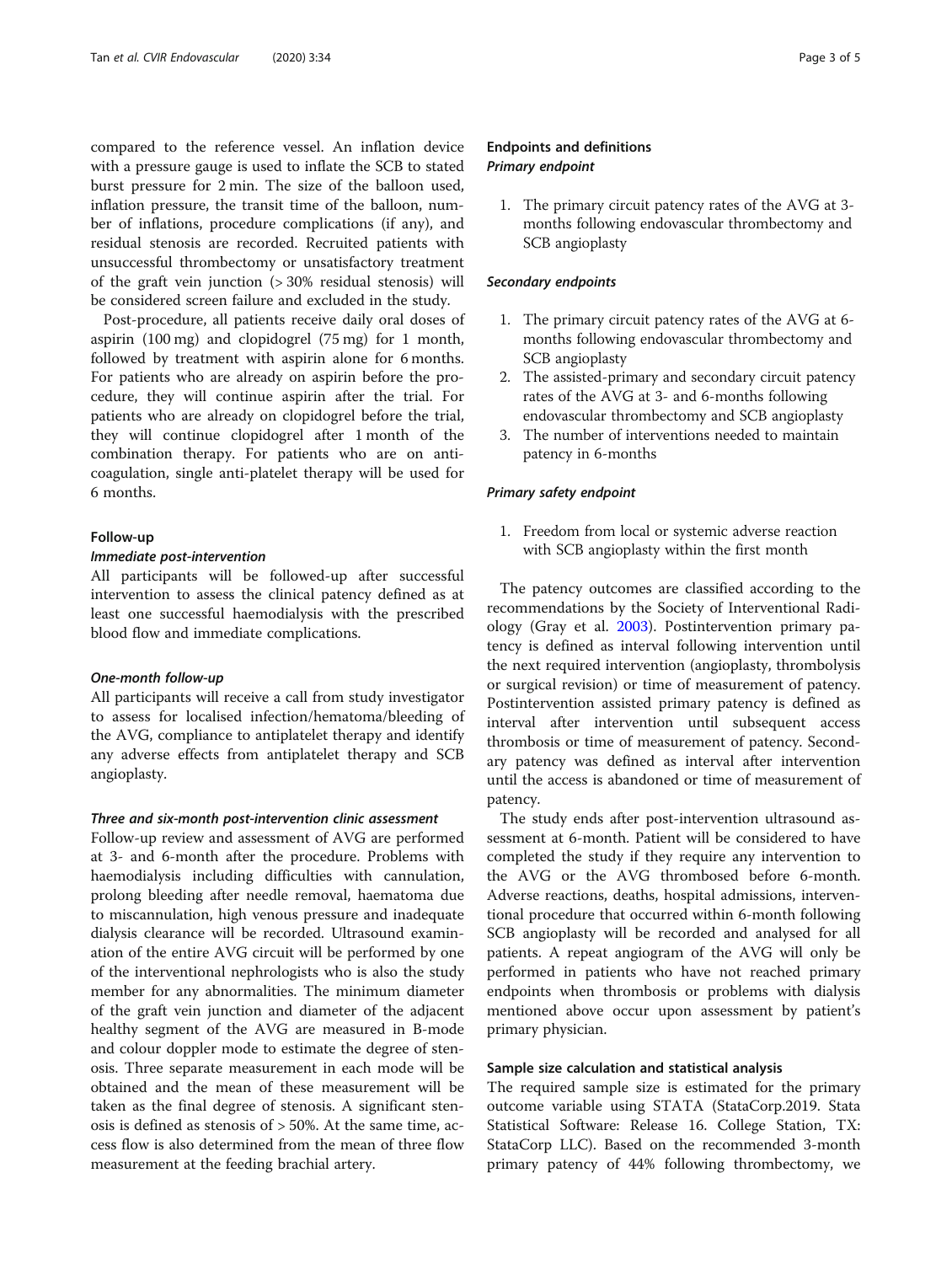estimated that 3-month primary patency could improve to 75% following SCB treatment and estimated that the sample size needed is 20 subjects using an alpha risk of 0.05 and a power of 0.8.

The data analyses will be performed with STATA (StataCorp.2019. Stata Statistical Software: Release 16. College Station, TX: StataCorp LLC) and SPSS version 23 (IBM Corp, Armonk, NY). Patency rates of the AVG following SCB angioplasty will be estimated with Kaplan-Meier analysis.

# **Discussions**

Vascular access has always been referred to as the Achilles heel of haemodialysis. Percutaneous transluminal angioplasty (PTA) was introduced for the management of stenosis of vascular access in 1981 (Lawrence et al. [1981](#page-4-0)). This technique has since become the standard of care for the treatment of dysfunctional AV accesses but recurrent stenosis was soon discovered as the other Achilles heel for the maintenance of AV access patency (Beathard [1992,](#page-4-0) [2019\)](#page-4-0).

Unremitting efforts have been made to prolong the patency of AV accesses over the years. High pressure and cutting balloons were found to be helpful to a certain extent but elastic recoil and accelerated NIH remain significant limitations (Aftab et al. [2014;](#page-4-0) Rasuli et al. [2015](#page-4-0); Wakamoto et al. [2018](#page-4-0)). Stent-grafts have been shown in RCT to improve the patency rates but the cost has largely limited its use in many patients (Vesely et al. [2016](#page-4-0)). Moreover, the use of stent-graft may impede surgical revision of the AVG (Salman and Asif [2010\)](#page-4-0). These proposed mechanical solutions however are not addressing the underlying biological changes contributing to NIH that leads to AV access dysfunction.

DCB technology is built to combine mechanical and biological treatment for vascular stenosis. The investigational DCB in this study uses Sirolimus, a cytostatic compound with a large therapeutic margin as its antiproliferative agent compared to Paclitaxel, which has a narrow therapeutic margin and is cytotoxic (Wessely et al. [2006\)](#page-4-0). Although there have been no long-term data on mortality associated with Paclitaxel use in AV access as this technique is still considered relatively new in dialysis access management, a meta-analysis by Kennedy et al. reported a higher 12-month mortality of 7.6% vs. 5.8% for PCB angioplasty compared to plain balloon angioplasty although it did not reach statistical significance (Kennedy et al. [2019\)](#page-4-0). SCB therefore has the theoretical safety advantage against PCB. Although both Sirolimus and Paclitaxel were found to be effective in retarding endothelial regeneration, Sirolimus is equally distributed in the vessel layers in contrast to Paclitaxel, which accumulates in the adventitia and is believed to

play an inferior role in preventing restenosis compared to Sirolimus (Wessely et al. [2006](#page-4-0)).

Clinically, systemic use of sirolimus in organ transplantation appears to impair wound healing. Prolong endothelial dysfunction has been found on coronary arteries treated with Sirolimus-eluting stent and aneurysms formation following Sirolimus-eluting stent placements have been reported in coronary arteries (Hofma et al. [2005](#page-4-0); Zbinden et al. [2008\)](#page-4-0). While endothelial dysfunction plays an important role in the formation of aneurysms in the arteries, the contributory role of Sirolimus cannot be ascertain. Hence, ultrasound was used as an assessment tool during the follow-up in this study so that any abnormalities in the AVG and draining veins particularly aneurysm or pseudoaneurysm formation can be detected and recorded.

Thrombosed AVG is chosen to investigate the effect of sirolimus in this pilot study because the patency rate is dismal post thrombectomy with plain balloon and we hope to find new therapeutic options that can potentially change clinical practice (Dariushnia et al. [2016\)](#page-4-0). This study is limited by its small sample size. Being a single center study also limit its generalizability. In addition, assessment of recoil within the first few hours following SCB angioplasty was not performed and may result in failure to determine if the stenosis seen on ultrasound assessment at 3- or 6-month part of progression or recoil post-angioplasty. However, the results of this study will help in hypothesis generating and fine-tuning of protocol in a larger scale, multi-center randomized controlled trial to confirm the efficacy and safety of SCB in dialysis access in near future.

#### Abbreviations

AVG: Arteriovenous graft; NIH: Neointimal hyperplasia; DCB: Drug-coated balloon; SCB: Sirolimus-coated balloon; AV: Arteriovenous; PCB: Paclitaxelcoated balloon; ESRD: End stage renal disease; DSA: Digital Subtraction Angiography; PTA: Percutaneous transluminal angioplasty

#### Acknowledgements

The authors wish to thank Navreen Kaur D/O Gurdip Singh and Ang Wei Mian, study coordinators from SingHealth Duke-NUS Medicine Academic Clinical Program who help in completion of this study.

#### Authors' contributions

RYT, TYT, AG, TTC and CST conceptualized this study. RYT and CWT and CST wrote the protocol. RYT, CWT, and SCP recruited the patients, RYT, CWT, CST will perform statistical analysis of the data. RYT, SCP, MWYF, CST prepared this manuscript. All authors read and approved the final manuscript.

#### Funding

This work was funded by the by Medicine Academic Clinical Program of SingHealth Duke-NUS Academic Medical Center. CWT is the awardee of the Pitch for Funds programme. (grant number: GRDUKM05101)

#### Availability of data and materials

The datasets generated and/or analyzed during the current study are not publicly available due to confidentiality of the data but are available from the corresponding author on reasonable request.